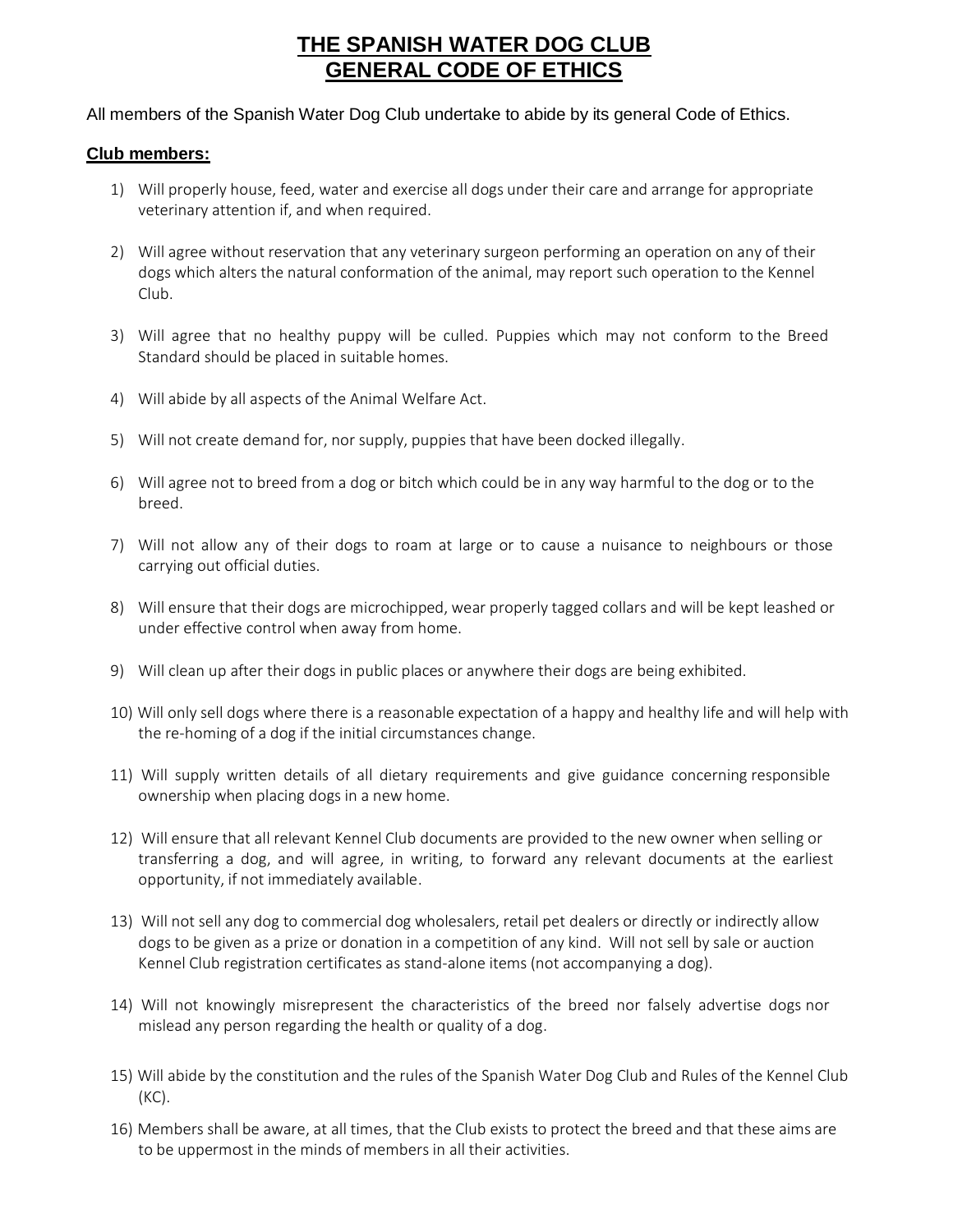- 17) Will only use positive, motivational handling and training methods that are free from physical pain and fear.
- 18) Will be courteous and respectful to all other members and their dogs.
- 19) Will appreciate the unique nature of the Spanish Water Dog and try to develop the characteristics this dog has inherited through selective breeding over the centuries (intelligence, love of water, keen scenting ability and herding ability).
- 20) Will understand that anyone breeding Spanish Water Dogs bears a great responsibility to the future of the breed. They should match stud and bitch based upon temperament, conformation, the individuals and their bloodlines and accepted principles of health and genetics. Breeders should endeavor to keep abreast of developments regarding possible problems associated with heredity and temperament with a view to avoiding these problems being passed on through their stock.
- 21) Will ensure that no bitch shall whelp before the age of two years and no more than once in any twelve-month period. No bitch shall have more than 4 litters.
- 22) Will not allow a puppy to be exported before the age of twelve weeks and will ensure it is in good health and inoculated before it leaves the country.
- 23) Will be prepared to take back, or re-home satisfactorily, any puppy bred by them if necessary.
- 24) Will not breed a litter unless they are able to keep and look after all unsold puppies and to have enough time and facilities to rear a litter.
- 25) (a) (i) All dogs and bitches used for breeding must have been eye tested preferably under the BVA/KC/ISDC or ECVO eye examination although other countries certified schemes would be acceptable.

(ii) Goniodysgenesis Testing/Primary Glaucoma (PLA) as per Schedule A on the BVA Criteria, having had a test every three years to determine the breeding status of the dog concerned.

Results of this test are in the form of a number, with 0 and 1 being seen as safe to breed from, 2 to be used with caution and 3 not to be used for breeding.

(iii) PRA Testing: the Club recommends that all breeding stock is DNA Identification tested for both prcd PRA and EO PRA

(i) Identification DNA Testing for both prcd PRA and EO PRA is encouraged by the SWD Club as a positive way forward to ultimately eliminating this disease in the breed and is a strong recommendation. Identification may also be achieved by hereditary status.

(ii) Any dog or bitch identified as affected must only be mated to a DNA identified Clear dog/bitch, however it is recommended that any dog/bitch identified as affected should not be bred from.

(iii) Any dog or bitch DNA identified as a carrier is only bred to a dog or bitch DNA identified clear. (iv)The annual eye test for PRA and other changes in the eye must still be carried out and any certificate must be dated within the last 12 months.

(v) All dogs of 8 years and older that have been bred from should also be re-examined under the Eye Scheme in order to identify later onset inherited eye disease and to gather longitudinal information. (as recommended by BVA)

(iv) CHG Testing\* Identification DNA Testing for CHG is encouraged by the SWD Club as a positive way forward to ultimately eliminating this disease in the breed and is a strong recommendation. Identification may also be achieved by hereditary status.

(v) NAD Testing\* Identification DNA Testing for NAD is encouraged by the SWD Club as a positive way forward to ultimately eliminating this disease in the breed and is a strong recommendation. Identification may also be achieved by hereditary status. Dogs who are tested for CHG and NAD will be recorded as – Clear, Carriers, or Affected. Please note that being a Carrier or Affected does not preclude a dog from being bred from but does mean the breeder should use a Clear dog as a mate. The reason that we recommend owners/breeders take part in testing is to check their dog/dog's status for known simple inherited disorders. This way, as a breed, we can steer away from known inherited diseases before the dogs are bred from. Testing all potential breeding dogs, where relevant,